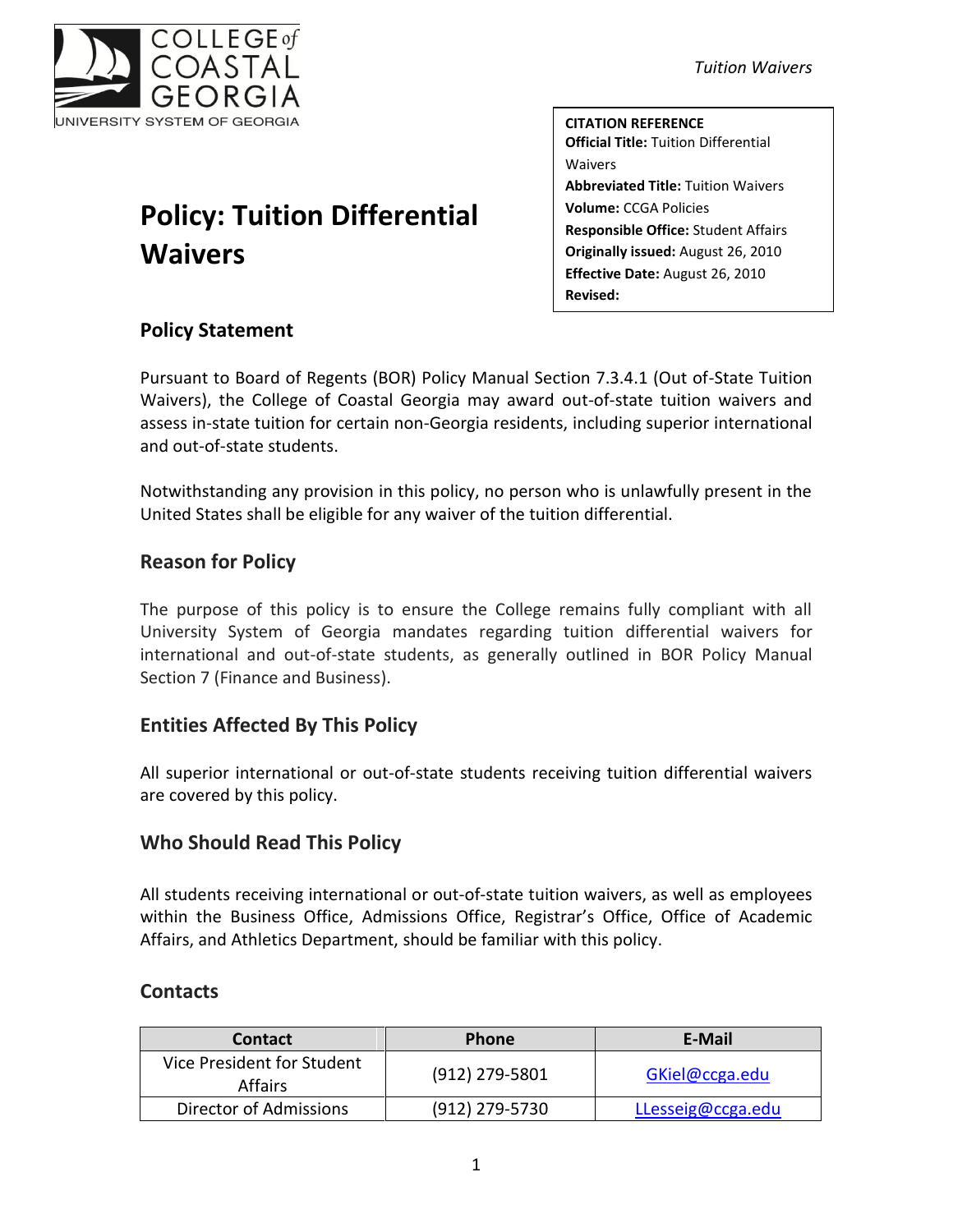# **Website Address for This Policy**

- <http://www.ccga.edu/Policy/StudentAffairsPolicies.asp>
- <http://www.ccga.edu/Prospective/OutStateStudents.asp>

#### **Related Documents/Resources**

BOR Policy Manual - [Out-of-State Tuition Waivers](http://www.usg.edu/policymanual/section7/policy/7.3_tuition_and_fees/#p7.3.4_out-of-state_tuition_waivers_and_waivers_of_mandatory_fees)

#### **Definitions**

These definitions apply to these terms as they are used in this policy:

- **Out-of-State Tuition Waiver**: The term "out-of-state tuition waiver" refers to a waiver of the difference in tuition paid by students classified as out-of-state and those classified as in-state for tuition purposes.
- **Tuition**: The term "tuition" shall be defined as payment required for credit-based instruction and related services that is charged to all students.

#### **Overview**

Out-of-state tuition waivers were established by the BOR to allow University System of Georgia (USG) institutions to strategically recruit the best students to their campuses and to help to retain them. While "best" typically refers to academic achievements, in some cases, merit can also be determined by special talents, including, but not limited to, athletic, musical, artistic, leadership, and service. In all cases, students who receive out-of-state tuition waivers are expected to establish and to maintain strong academic records.

Out-of-state tuition waivers are one of the most valuable resources possessed by the College. The awards waive the difference between out-of-state and in-state tuition costs. Recipients of the waiver must pay in-state tuition and all applicable fees. While each waiver is granted for a specific period of time (generally the designated length of a degree program), maintaining a waiver always depends on a student's success in meeting certain specified criteria.

#### I. **When Tuition Waivers May Be Approved**

Pursuant to BOR Policy Manual Section 7.3.4.1, the College may award out-of-state tuition differential waivers and assess in-state tuition for certain *non-Georgia residents*. Specifically, the College may approve tuition differential waivers for superior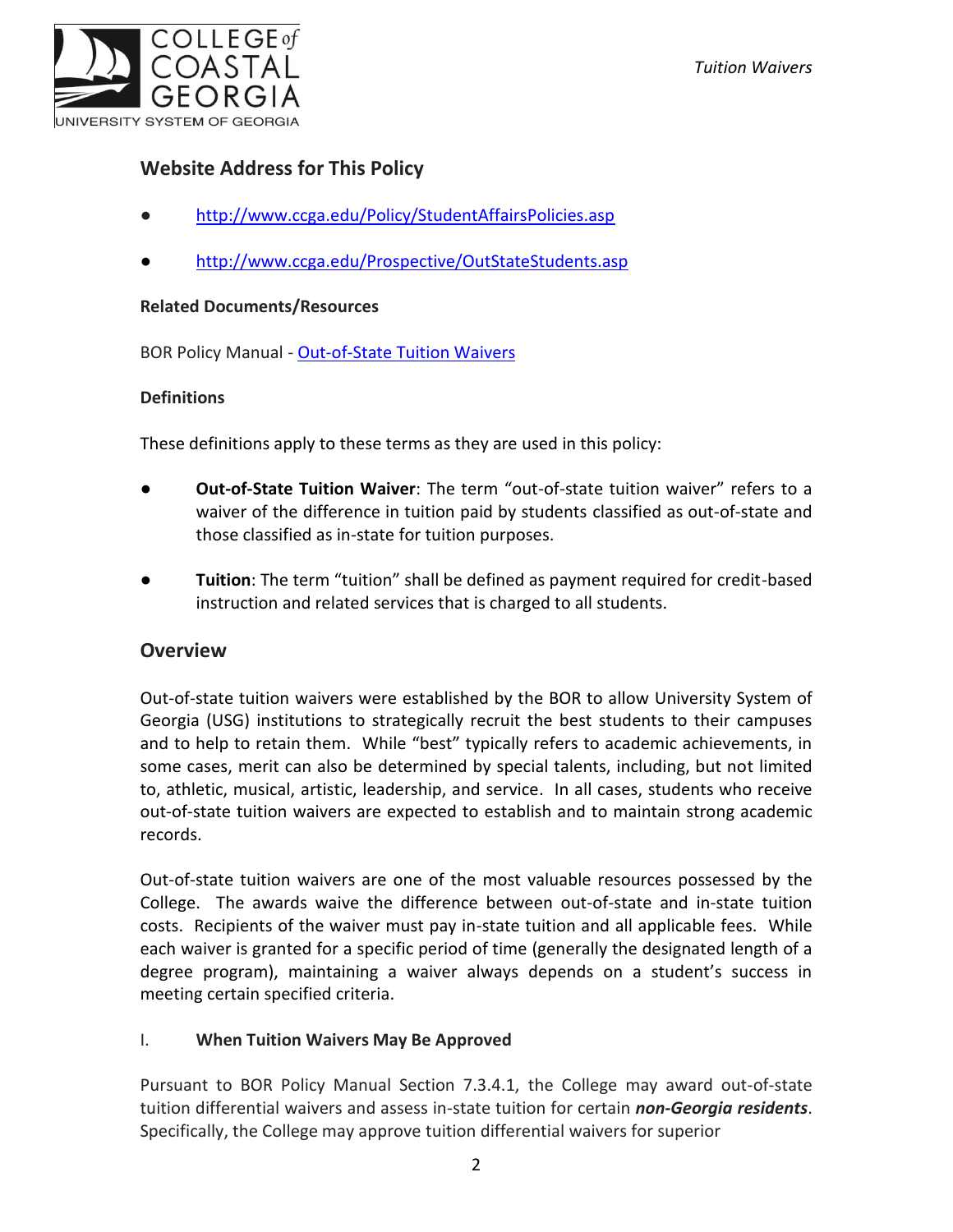

international students and out-of-state students selected by the President of the College or an authorized representative, provided that the number of such waivers in effect does not exceed two percent (2%) of the equivalent full-time students enrolled at the institution in the fall term immediately preceding the term for which the out-of-state tuition is to be waived.

#### II. **The Process for Granting Tuition Differential Waivers**

The following guidelines will be followed in determining whether tuition differential waivers will be granted.

- a. Determination of Available Waivers. During the fall semester, the Vice President for Student Affairs will determine the number of waivers available to the College for the next academic year based upon current enrollment information confirmed by the University System of Georgia. Once this number has been established, the President of the College will be notified.
- b. Request for Waivers. After receiving the total number of waivers available for the academic year, the President will solicit recommendations on the proper allocation of these waivers from the Athletic Director, Vice President for Academic Affairs and Vice President for Student Affairs.
- c. Submission of Recommendations. By April 1 of each academic year, recommendations regarding students who should receive tuition differential waivers shall be provided to the President.
	- All students seeking tuition differential waivers under this policy must complete an application for a tuition differential waiver and agree to the expectations outlined in paragraph IV, below.
	- Requests for tuition differential waivers for out-of-state students that are based upon academic achievement and/or enrichment of the campus community will be submitted in writing by the Vice President for Academic Affairs, along with a completed application for each student being recommended.
	- Requests for tuition differential waivers for out-of-state students that are based upon athletic achievement will be submitted in writing by the Athletic Director, along with a completed application for each student being recommended.
	- Requests for tuition differential waivers for out-of-state students that are based upon reasons other than academic or athletic achievement will be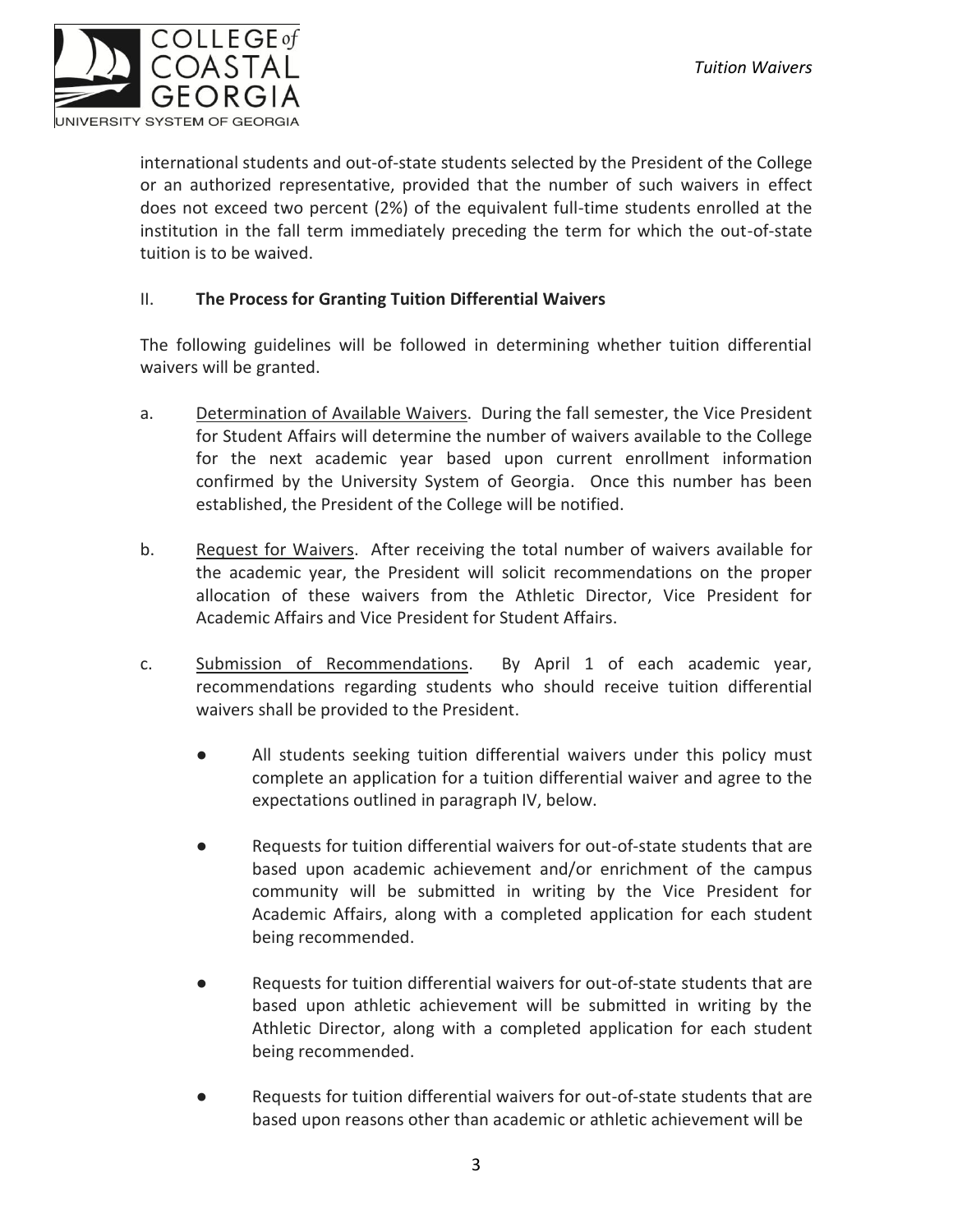

submitted in writing by the Vice President for Student Affairs, along with a completed application for each student being recommended.

- d. Granting of Waivers. After reviewing all recommendations from the Athletic Director, Vice President for Academic Affairs and Vice President for Student Affairs, the President will notify the Registrar of all students who were approved for tuition differential waivers.
	- All students receiving tuition differential waivers under this policy will be notified in writing by the Registrar of the award and the terms and conditions under which the award is being made, including the duration of the award and the renewal process.
	- The allocation of tuition differential waivers may vary from year to year, and will be made in accordance with the strategic priorities of the College.
	- If, following the President's initial allocation decision, additional waivers remain, those unused waivers may be redistributed to other Offices or Departments for use.
	- Further, if a student receiving a tuition differential waiver graduates or otherwise leaves the College at any time during the Fall semester, that waiver may be reallocated at the discretion of the President for a new or returning student attending the College during the Spring semester.

#### III. **Duration of Waivers**

The granting of tuition differential waivers is subject to annual renewal. Further, a student may be approved for a tuition differential waiver and subsequent renewal only for the designated length of the degree program in which the student is enrolled. In no event may a tuition differential waiver be granted to a student for longer than four (4) years. All exceptions to these limitations must be approved by the President upon a showing of good cause.

#### IV. **Continuing Eligibility for Tuition Differential Waivers**

Students previously granted tuition differential waivers must continue to meet all eligibility requirements established by the College. Accordingly, the following guidelines are established:

a. Requirements. In order to continue to be eligible for a tuition differential waiver, students must meet the following requirements: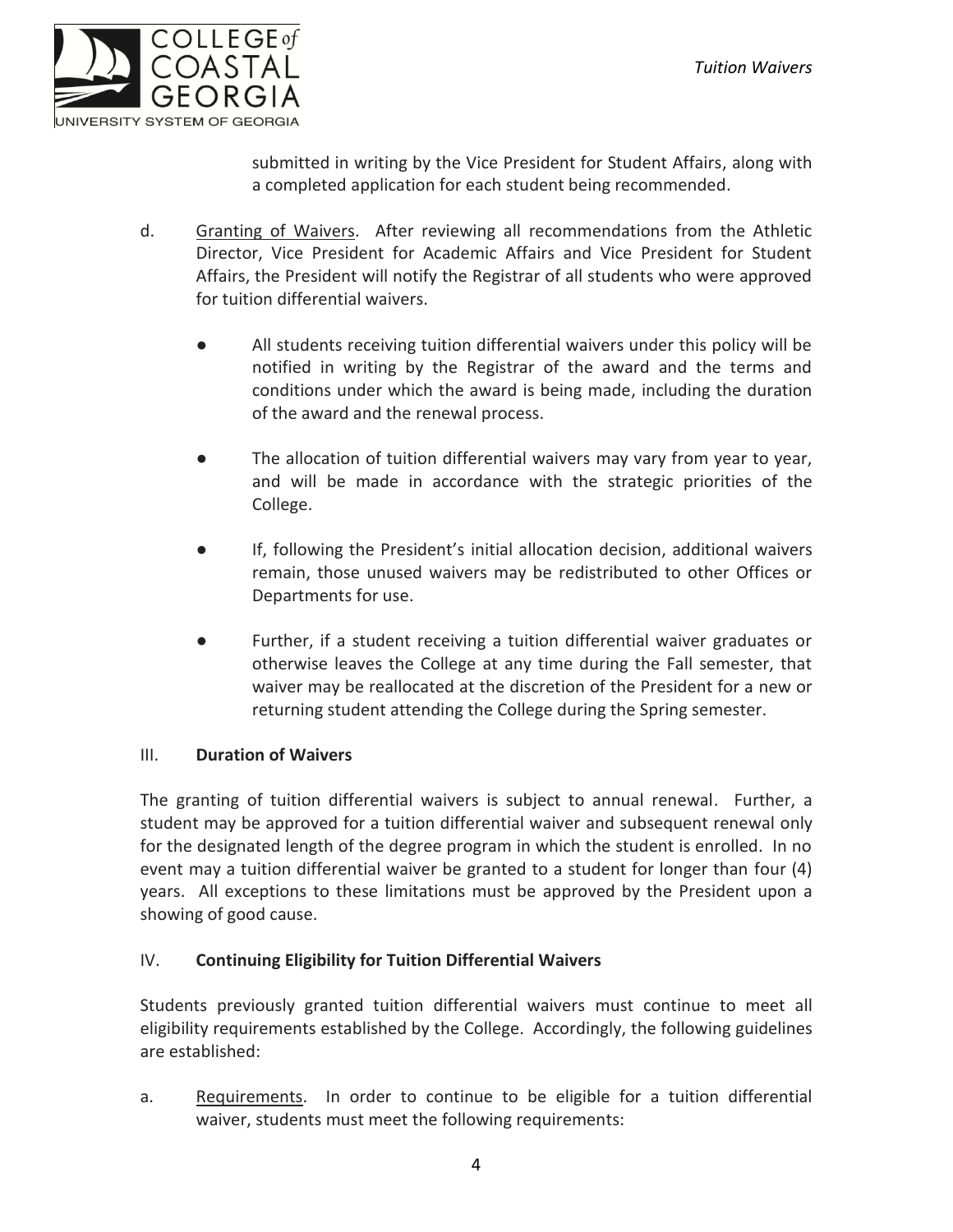

- Full-Time Student Only. In order to receive a tuition differential waiver under this policy, a student must be enrolled full-time at the College. Generally, this means that a student must be enrolled in a minimum of twelve (12) semester hours of coursework during the semester for which the waiver has been approved. However, students enrolled in the Nursing program must be enrolled in a minimum of nine (9) semester hours of coursework during the semester for which the waiver has been approved. If a student receives a waiver and does not register for the minimum number of semester hours of appropriate coursework by the initial fee deadline, the tuition differential waiver shall be forfeited and the student billed at the out-of-state tuition rate.
- Academic Standing. All students receiving tuition differential waivers based upon academic achievement must maintain a minimum cumulative grade point average of not less than 3.0 in order to remain eligible for future waivers. A student who registers for a future semester with a tuition differential waiver, but whose current semester academic performance is not satisfactory, may lose the waiver for the next semester and be billed at the out-of-state tuition rate should the minimum grade point average not be attained.
- Athletic Eligibility. All students receiving tuition differential waivers based upon athletic achievement must remain fully eligible to participate in athletic events.
- b. Monitoring and Loss of Eligibility. The Office or Department that originally requested the waiver on behalf of the student shall carefully monitor all eligibility requirements identified above and ensure the student is notified immediately if eligibility is at risk. Students who are no longer eligible for a tuition differential waiver will be notified of this fact by the Office or Department that requested the waiver on behalf of the student.

#### V. **Recordkeeping**

All requests for tuition differential waivers, as well as the final determination of those requests, will be maintained by the Registrar's Office for a period of not less than three (3) years from the date on which the final decision was rendered. This will include all student applications, recommendations for tuition differential waivers, and approval letters issued to receiving students.